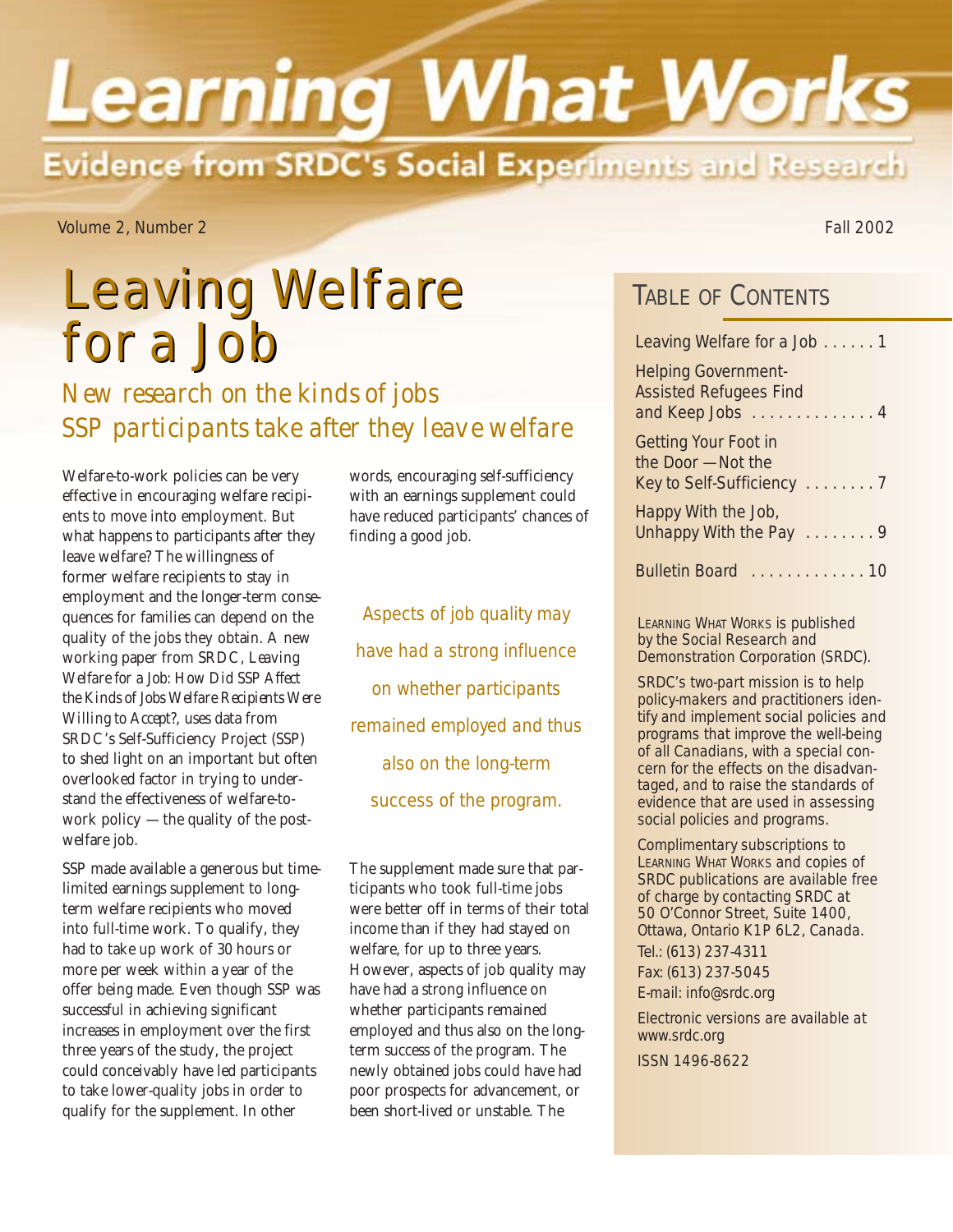paper's authors, Kelly Foley and Saul Schwartz, assess a number of such characteristics in the first jobs that SSP participants found after they left welfare. They conclude that the SSP approach appears to increase employment in jobs that are in many respects no worse, and in some respects better, than the jobs welfare recipients normally find.

## Job quality matters

Earlier research has used different indicators of "job quality" to demonstrate how it can influence job satisfaction, the likelihood of welfare leavers remaining employed, and their chances of holding better-quality jobs in the future. Welfare leavers have poor prospects of finding high-quality jobs and this may damage their chances of success in the labour market.

This early research has also suggested that job quality is not easy to measure. In defining quality, researchers are often constrained by what is readily available from surveys. This has included some subjective aspects of the nature of the work environment; more objective measures of future job prospects such as wage and career progression, and industrial and occupational classification; and indicators of different aspects of compensation.

Similar indicators of job quality were collected in surveys as part of the evaluation of SSP. However, SSP has an advantage over earlier analyses in that it was designed as a random-assignment experiment. This approach ensured that any changes in outcomes would be attributable to the program under test and not to differences in who got to be part of the program. Thus data from the SSP experiment provide reliable evidence of differences in the work experiences of those — in the program

group — who were offered the SSP welfare-to-work incentives and those — in the control group — who were not.

The paper makes use of this design feature of the study to estimate the impact of the program on the characteristics of the first jobs participants held after leaving welfare. In each case, the impact is the difference between the proportion of the program group whose first post-welfare jobs had a particular characteristic and the proportion of the control group whose jobs had that characteristic.

*The results indicate that the jobs obtained by people offered the SSP supplement were no worse, and in some cases were better, than those long-term welfare recipients could normally expect to obtain.*

## SSP's impacts on job quality

The results indicate that, on a variety of dimensions of job quality, the jobs obtained by people offered the SSP supplement were no worse, and in some cases were better, than those long-term welfare recipients could normally expect to obtain:

Occupation and industry. Offering an earnings supplement increased overall employment but did little to increase the range of occupations and industries in which welfare leavers first worked. SSP had its largest impacts on work in the same relatively narrow range of service occupations and industries (accommodation, food and beverage services,

and other service industries and wholesale and retail trade industries) that nonsupplemented welfare leavers chose. Low levels of education and limited experience in the labour market typically restrict the range of occupations available to long-term welfare recipients. High levels of employee turnover in sales and services occupations create frequent openings that may have appeared relatively attractive to welfare recipients who needed to find jobs quickly to secure the SSP earnings supplement.

Wages. SSP encouraged people who would not have worked otherwise to take low-wage jobs. The proportion of the program group working in jobs that paid less than or equal to \$0.99 above minimum wage was 9.2 percentage points higher than for the control group. However, SSP did not discourage participants from taking higher-paying jobs. A large proportion of the program group, nearly 10 per cent, earned wages that were \$3.00 or more above the minimum wage, and this was the same as in the control group.

Hours. SSP increased the proportion working 30 hours or more each week by 12.7 percentage points. This result is expected because SSP supplement receipt was conditional on full-time work. Together with wages, longer hours help determine whether earnings will be sufficient to make work pay better than welfare. Longer hours may also generate more opportunities to develop on-the-job experience and to advance to better jobs.

Job duration. The impact of SSP on job durations of longer than 12 months was 4.7 percentage points. SSP accelerated the process of leaving welfare and finding work, so some of this increase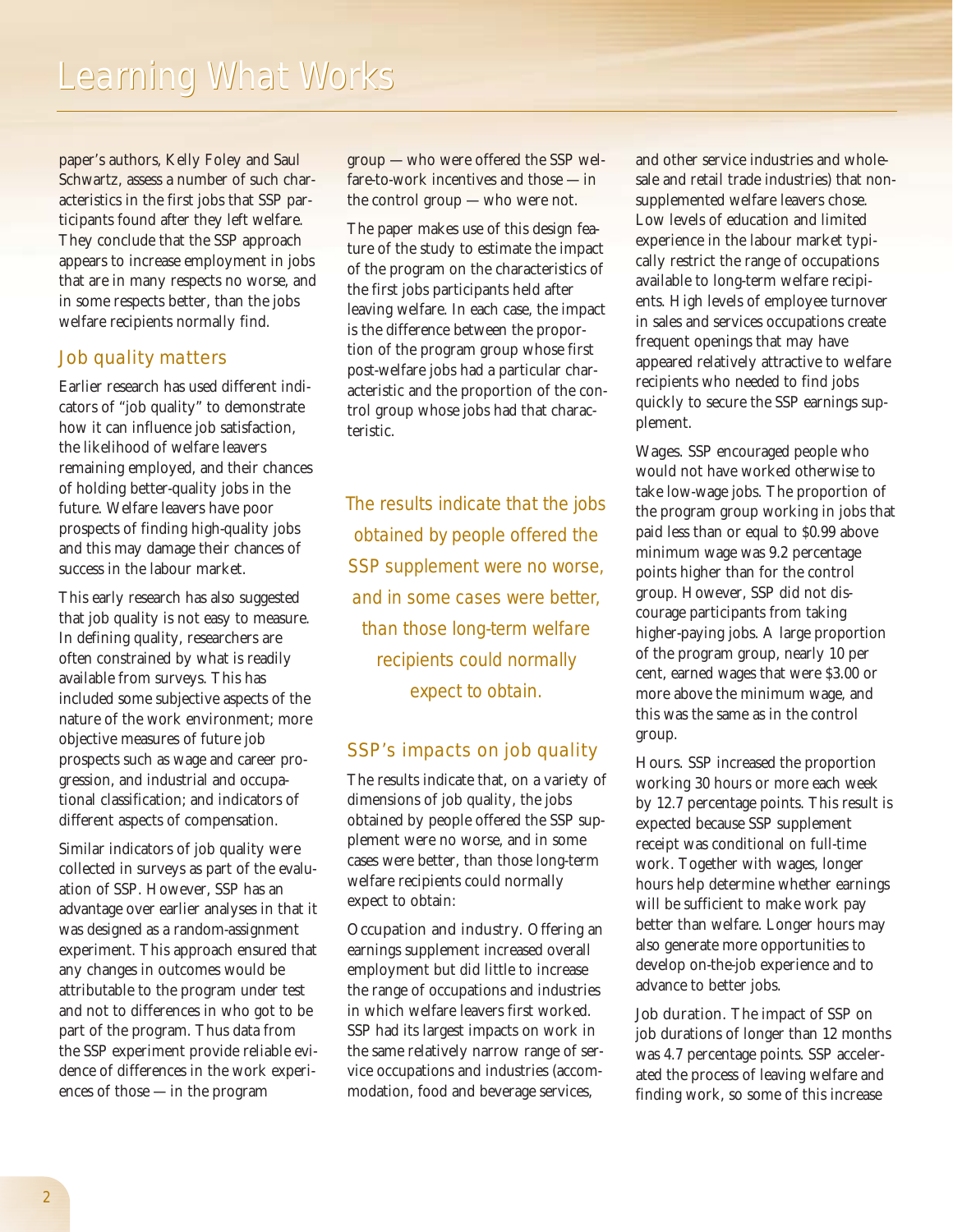*Fall 2002 Fall 2002*

was likely due to jobs starting earlier as well as jobs lasting longer. When jobs last longer, individuals are able to develop skills that improve their productivity and might therefore lead to wage progression or promotion.

Job stability. SSP increased employment by increasing the amount of continuous work without any unpaid interruptions, held with the same employer. The majority of the increase in work associated with SSP was in single spells of employment of this type. Given that job durations also increased, SSP participants thus had more continuous and stable employment.

Employer-sponsored benefits. Most of the additional post-income-assistance employment generated by SSP occurred in jobs that did not offer benefits like pension plans, health or dental plans, or child-care arrangements. SSP increased employment in jobs without benefits by over 11 percentage points, compared with an impact of 3 percentage points in jobs with at least one employer-sponsored benefit. Welfare programs often include drug and dental benefits and other supplemental health services, so many would lose such benefits in their first post-welfare job under SSP. SSP increased employment in jobs offering health or dental benefits by just two percentage points.

Unionized employment. SSP had no impact on the proportion of welfare leavers taking unionized positions. The proportion of those in both the program and control groups who entered unionized employment on leaving welfare was just over two per cent.



## SSP's Impacts on Positive Job Characteristics

To summarize the effects of SSP on "job quality," the authors examined impacts on the following four positive job characteristics: job duration of at least six months; an hourly wage high enough for a full-time, full-year worker to earn an amount equivalent to Statistics Canada's low income cut-off for his or her family; full-time work; and at least one employer-sponsored benefit. The results are shown in the figure above. SSP increased the proportion working in jobs that had these positive characteristics, with the exception of a higher wage.

Nearly 19 per cent of the program group went to work in jobs with two or more of these positive characteristics after leaving welfare, compared with only 10 per cent in the control group. SSP also increased employment in postwelfare jobs with one positive characteristic by four percentage points, and on jobs with three or four positive characteristics by 1.7 percentage points.

## Implications for welfare-to-work policy

The earnings supplement offered to SSP program group members encouraged participants to choose work as an alternative to welfare. However, SSP had comparatively little effect on the kind of work that participants found. There was little evidence that SSP encouraged individuals who would have worked in the absence of the program to select lower-quality jobs. Instead, SSP encouraged employment in the jobs that were most common among welfare leavers. SSP generated employment in jobs that offered low wages and few if any benefits. On the other hand, participants who left welfare and found work due to SSP did tend to work in full-time jobs and experience longer observed job durations.

The findings in this paper suggest that there are some aspects of job quality that can be improved by interventions that directly target employment in jobs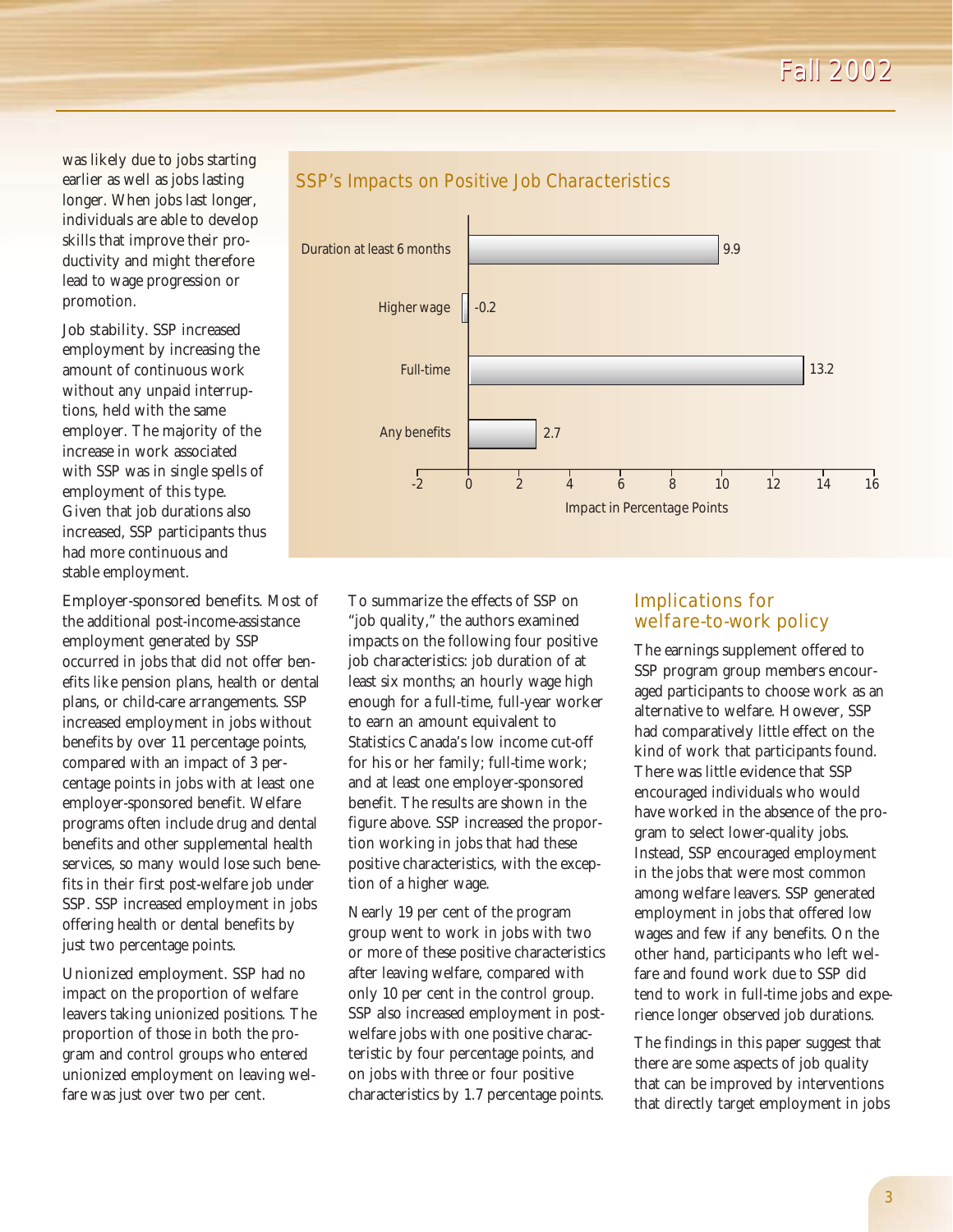with particular characteristics. SSP increased employment in full-time jobs because the financial incentive was structured to reward only that kind of work. If other job characteristics were identified as positive, interventions may find success by targeting those types of jobs.

Such a strategy would, however, do nothing to broaden the array of opportunities for welfare recipients. On the

whole, the jobs that are realistic alternatives to welfare are worse than the jobs that most Canadians hold. Even some of the best jobs among those that welfare leavers obtained generated earnings well below the national average.

To combat the poor job prospects available to most welfare recipients, a good policy strategy might be to offer welfare recipients incentives to build work-

related skills that may broaden the array of occupations and industries in which they can obtain jobs. Further experimental research might also reveal how other employment services might help welfare recipients compete for better jobs or seek advancement within their jobs.  $\triangleleft$ 

## Helping Government-Assisted Helping Government-Assisted Refugees Find and Keep Jobs Refugees Find and Keep Jobs

*A potential research demonstration project*

A substantial proportion of governmentassisted refugees is unable to find or maintain stable employment. SRDC recently completed a report for Citizenship and Immigration Canada, entitled *A Statistical Profile of Government-Assisted Refugees*, that demonstrates that this population is a very diverse and disadvantaged group.

Government-assisted refugees (GARs) make up a small proportion of the total number of immigrants who settle in Canada, but they often have reception and settlement needs beyond those of other immigrant groups. Unlike most immigrants who plan and choose to leave their home countries in search of better living conditions, GARs flee their countries to escape persecution or danger and seek protection in a foreign country.

The countries from which GARs come have varied greatly over the years, reflecting the location of wars and crises around the world. Many GARs reside initially in urban centres across Canada. They tend to be younger than the Canadian population — more specifically, they are over-represented relative to the Canadian population in the youth and prime working age groups.

Many GARs have relatively low levels of education compared with other immigrants and Canadians as a whole. Moreover, in most years more than 2 out of 3 GARs could not speak one of Canada's official languages upon arrival; in some years the number was as high as 9 out of 10. GARs speak a wide variety of first languages, and the main language spoken by them may change from year to year, depending on the top source country in that year.

Many GARs experience initial, and often ongoing, difficulties finding work in their new country. The SRDC report shows that GARs typically have low employment earnings and a high rate of

welfare dependence in the initial years following their arrival in Canada. The report also suggests that securing a job has become even more difficult for recent GARs compared with previous GARs and other immigrants. Finding a job is one of the most important steps to successful settlement, and a priority for many GARs. Employment provides them with new networks and self-sufficiency.

Service providers who work with GARs suggest that GARs are motivated to work, but face a wide range of barriers — such as lack of proficiency in one of Canada's official languages, lack of Canadian work experience and social networks, difficulties getting foreign credentials recognized, low occupational skills or low educational attainment, and mental health problems — that may curtail their efforts to find and successfully maintain employment. Moreover, many of these barriers to employment often co-exist.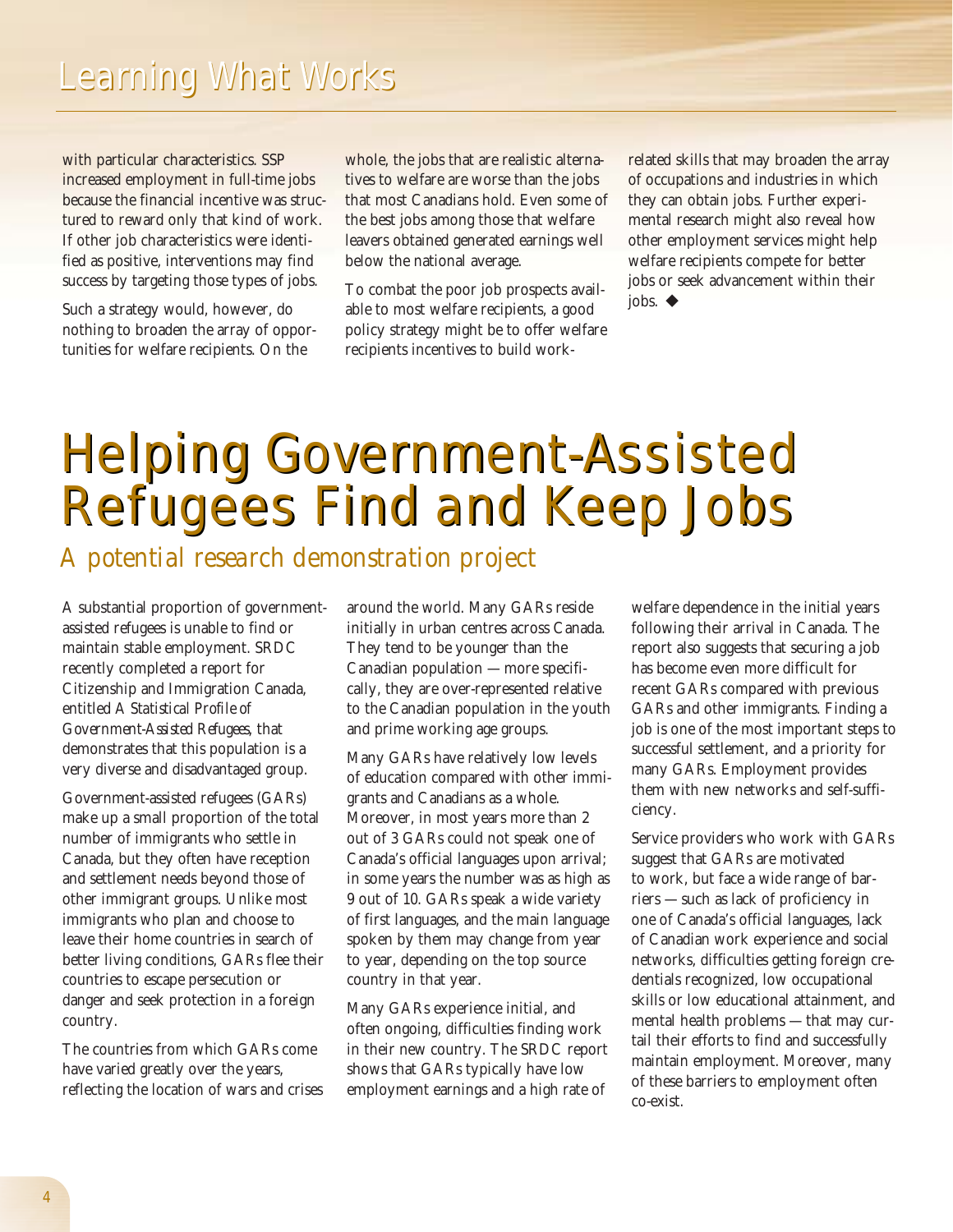This situation poses a real challenge to policy-makers: What are the means and tools that could facilitate early and sustained economic integration among new refugees?

## Two approaches to improving language skills

The growing literature on the economic integration of immigrants emphasizes the importance of "language capital" (speaking, reading, and writing in the official language of the host country). The idea is that the ability to communicate in one of Canada's official languages promotes economic and social integration, and is an important determinant of employment success; but many new refugees arrive with little or no English or French. Many enrol in language classes, but language acquisition is a slow process and the classroom may not always be the best place to learn the culture, attitudes, and social codes of a country's workplace. Some would argue that new immigrants would achieve economic self-sufficiency more quickly and would integrate into the labour market faster if they started to work earlier and learned the language in the workplace. In addition, they would gain Canadian work experience, and could even continue taking language training while working.

An alternative view is that such an approach is rather risky and can lead to more damage than benefits. If refugees lose their jobs without having acquired sufficient language skills, they may face no other alternative than social assistance. In addition, refugees who accept low-level entry jobs may become mired in these low-paying positions if they do not continue to advance their language skills. As one former refugee indicated, it is very difficult to work and learn language at the same time  $-$  "you go

crazy trying to keep up." The idea of encouraging refugees to find immediate employment may work for some individuals; for many others, however, immediate employment may not lead to sustained and successful labour market integration. Proponents of this viewpoint would argue that language instruction and even vocational training are prerequisites to finding a first job.

While there are patterns in practice that support theoretical perspectives on how to foster and improve the economic integration of refugees, there is clearly a lack of evidence on which are the most effective pathways to improve the

*The main idea behind these intervention options is that language acquisition is key to helping government-assisted refugees improve their labour market integration.* 

labour market integration for refugees. Citizenship and Immigration Canada (CIC) commissioned SRDC to identify promising new program ideas that are designed to help refugees achieve a successful integration into the Canadian labour market, and that could be evaluated independently and rigorously via demonstration projects. SRDC produced an options paper suggesting four potential program ideas.

The four options emerged from synthesizing what is known from the literature and selected observations of interventions elsewhere. The main idea behind these intervention options is that language acquisition is key to

helping government-assisted refugees improve their labour market integration. Language acquisition, however, is not the only help refugees need; therefore, some of the proposed interventions address language training in combination with other types of assistance. On the other hand, programs cannot and need not address all of an individual's problems in order to enhance employment outcomes.

## Overview of proposed interventions

Language internships. This intervention would provide GARs the opportunity to learn language skills that are relevant to the workplace through a combination of classroom instruction and workplace assignments. This is not a new idea, but is one that has not been rigorously evaluated. The intervention assumes that language acquisition is an important first step before GARs enter the labour market. It is also believed by some that language training that is relevant to the work environment will be more effective in creating employment opportunities for GARs than the traditional classroom training.

Work first, language second. This program idea assumes that the best way to succeed in the labour market is to join it quickly and to develop language skills while working rather than in the classroom. It also, however, recognizes that without ongoing language training, this approach may not be effective in helping participants achieve economic self-sufficiency in the long run. Initially, the program would provide job-search and job-placement services to help refugees find jobs quickly. The language-training component in the model kicks in once refugees are working; they would be offered incentives to encourage them to continue to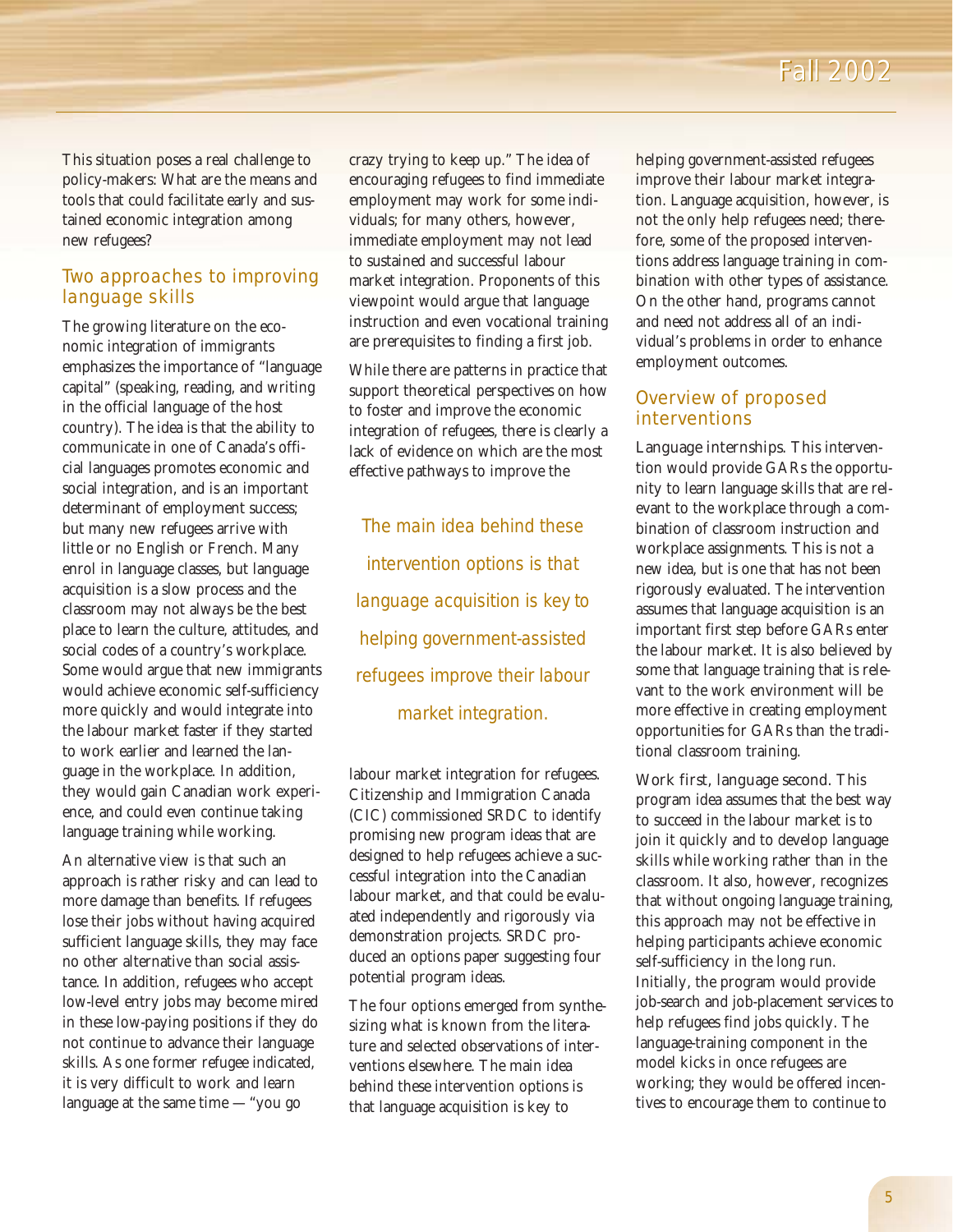advance their language proficiency as a strategy for job retention and advancement.

Incentives to continue language training. This intervention would offer financial incentives to employed GARs to encourage them to continue their language training while working and to acquire a higher level of language proficiency as a strategy for job retention and advancement. This intervention is strictly a financial incentive that can easily be implemented across the board to complement various existing programs and services in the provinces; however, the treatment may not be as effective in a rich program environment.

Community-initiated programs. This intervention would attempt to capture the creativity and entrepreneurship of community-based agencies. It would do this by directing government funds to agencies to develop and implement the interventions that they think would be effective in providing language training and helping refugees find and keep jobs. This would be an alternative to the government contracting out to various organizations to deliver a specific set of language-training and job-assistance services. The contracting agreements would offer performance-based incentives if agencies achieve specific performance milestones.

## Consulting with experts

SRDC organized 2 one-day policy research workshops sponsored by CIC on February 18, 2002 in Calgary and February 20, 2002 in Toronto with representatives from various stakeholder groups to assess the feasibility of the proposed models as research demonstration projects. The discussion was based

on the four models just described.

Workshop participants provided many valuable insights about whether to take the proposed interventions forward as research demonstration projects. Overall there was strong support for the idea of testing innovative program ideas, even though participants could not agree on the best way to help improve the labour market integration of government-assisted refugees. There was somewhat greater consensus concerning how to help GARs succeed in employment.

> *Incentives should be a central part of any project design.*

It was generally agreed that a "one-sizefits-all" program will not work. For some GARs, language instruction before entering the labour market is a better approach. For others, who may be more distracted by financial concerns, finding a job should be an immediate priority. Many participants argued that several models of interventions should be tested.

Incentives should be a central part of any project design. Some features of the current system act as barriers to attending language classes. For example, the current provisions governing the repayment of transportation loans may cause financial difficulties for some refugees, leading them away from the classroom.

Employer involvement was seen as critical to the successful implementation of the demonstration.

The psychosocial situation of the refugee and his or her entire family must be evaluated at the outset and counselling must be ongoing to ensure obstacles to language training and employment are overcome. All participants stressed the need for these support services when dealing with GARs who face a high level of adjustment once in Canada. Without complete family involvement culturally defined gender roles, trauma, and other issues can impede participation in language learning and labour market participation.

Many promising programs are available already and workshop participants recommended that, as a starting point, those programs should be reviewed with the objective of extracting lessons about what works and what does not.

Participants at the workshops heard that the emphasis of the new *Immigration and Refugee Protection Act* on "protection" for refugees means that Canada may accept more GARs with low levels of education and literacy, large families, agrarian backgrounds, and little or no ability to speak in one of the official languages. This would likely make the already difficult labour market integration for GARs even more challenging. An experimental project testing one or more of the above ideas would provide governments with more conclusive evidence on which interventions are successful in improving refugee integration and promoting self-sufficiency, and would help governments develop new programs based on evidence of what works.  $\blacklozenge$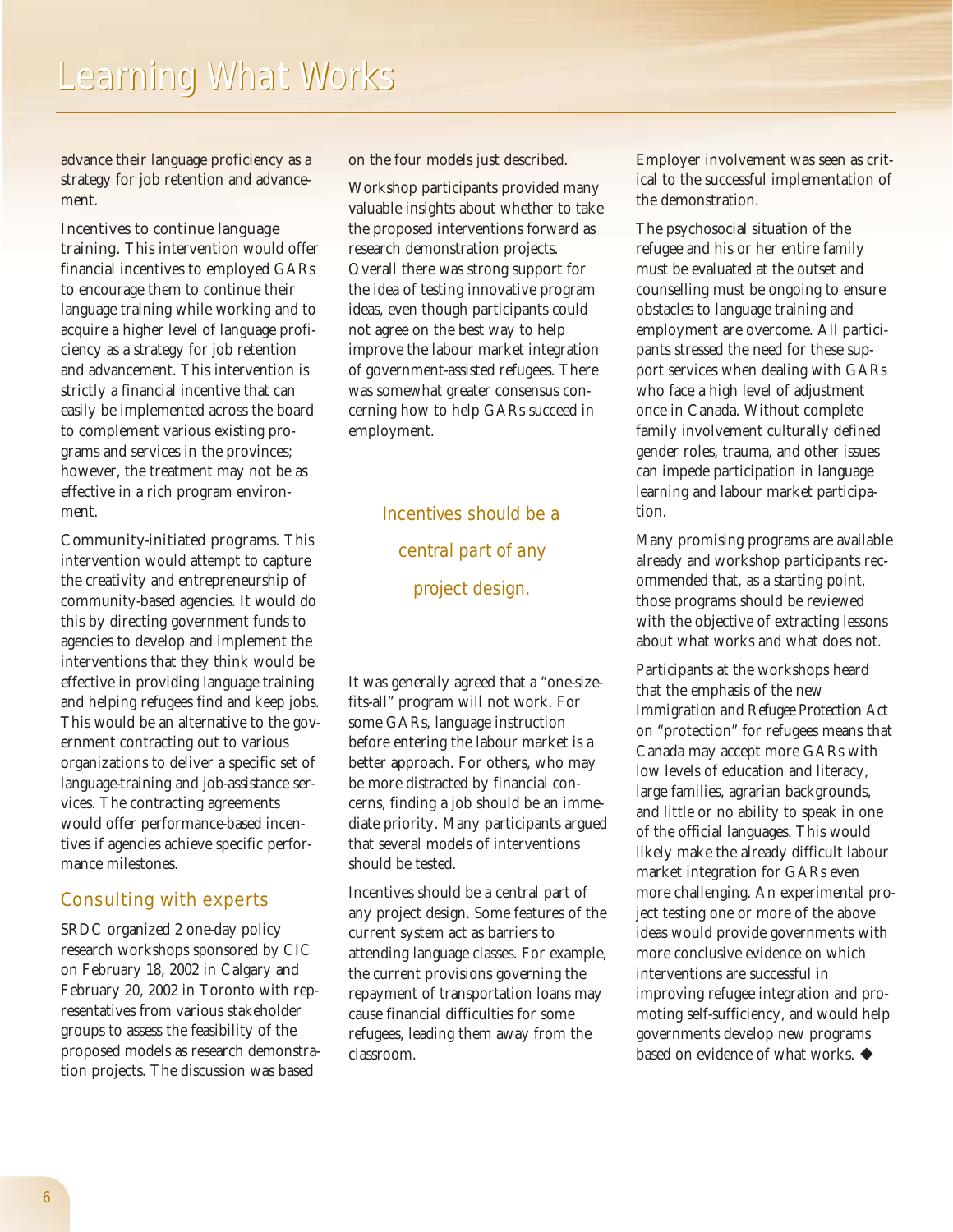## *Fall 2002 Fall 2002*

## Getting Your Foot in the Door – Not the Key to Self-Sufficiency Getting Your Foot in the Door – Not the Key to Self-Sufficiency

In 1996 the *Unemployment Insurance Act* was given a significant overhaul and reincarnated as the *Employment Insurance Act*. Among the many reforms was a slight change to the so-called "allowable earnings provision," a feature of the program that allows claimants to retain a portion of any income they earn while in receipt of Employment Insurance (EI) benefits. Before 1996 claimants were allowed to keep earnings of up to 25 per cent of their weekly EI benefits. With the EI reform, the provision was made more generous by allowing claimants to keep a flat amount of \$50 of earnings, even when they are entitled to weekly EI benefits of less than \$200. The allowable earnings provision is aimed at helping unemployed individuals make a successful, permanent transition back into the workforce. It encourages EI recipients to work part time, with the view that this will help them "get their foot in the door," keep some attachment to the workforce, and maximize their opportunity to return to full-time work and attain greater self-sufficiency.

Very little is known regarding the extent to which EI claimants make use of this provision and its impact on claimants' future labour market experience. In a soon-to-be-published SRDC working paper, *The Impact of the Allowable Earnings Provision on EI Dependency*, David Gray and Shawn de Raaf provide the first in-depth analysis of the way in which EI claimants combine the receipt of EI benefits with

work. They find that the use of the allowable earnings provision is quite widespread, as three quarters of claimants reported earnings in at least one week during their 1996 EI claim. What is more, they find that working while on claim is associated with greater EI dependency over the long term, suggesting that the provision is not effective in encouraging workers to gain skills and work experience that would lead to full-time, full-year re-employment.

> *Working while on an EI claim is associated with greater EI dependency over the long term.*

In their study, Gray and de Raaf make use of the Survey on the Repeat Use of Employment Insurance (SRUEI), conducted by Statistics Canada in 1998 in collaboration with SRDC. The SRUEI was designed to shed light on the circumstances and employment experiences of claimants who made frequent recourse to the EI program. Added to survey data is information from respondents' administrative records documenting their EI claim activity from 1992 to 1998. Based on this unique dataset, the authors undertake a twofold analysis: an examination of the characteristics of claimants who make use of the allowable earnings provision and an estimation of the impact of using this provision on claimants' short- and long-term EI dependency.

Gray and de Raaf find that the use of the allowable earnings provision was widespread among claimants. Among those who worked while on claim (75 per cent of all claimants), over half did so immediately following the initiation of their 1996 claim. A substantial proportion of claimants continue to report earnings throughout the course of their claim. These findings indicate that most claimants are able to maintain a link with the job market while collecting EI benefits, despite having lost their full-time jobs.

If claimants do not appear to have much trouble in securing employment, is their work while on claim leading to full-time re-employment and long-term self-sufficiency? When the authors examine the impact of the use of the allowable earnings provision on the length of a given claim, they find that claimants who work while on claim tend to have shorter claim spells. This suggests that claimants who accept temporary work opportunities become less reliant on EI in the short term. In this way, the provision appears to encourage claimants to increase their work activity and most certainly their incomes, improving their financial situation while reducing the amount of EI benefits paid out to them.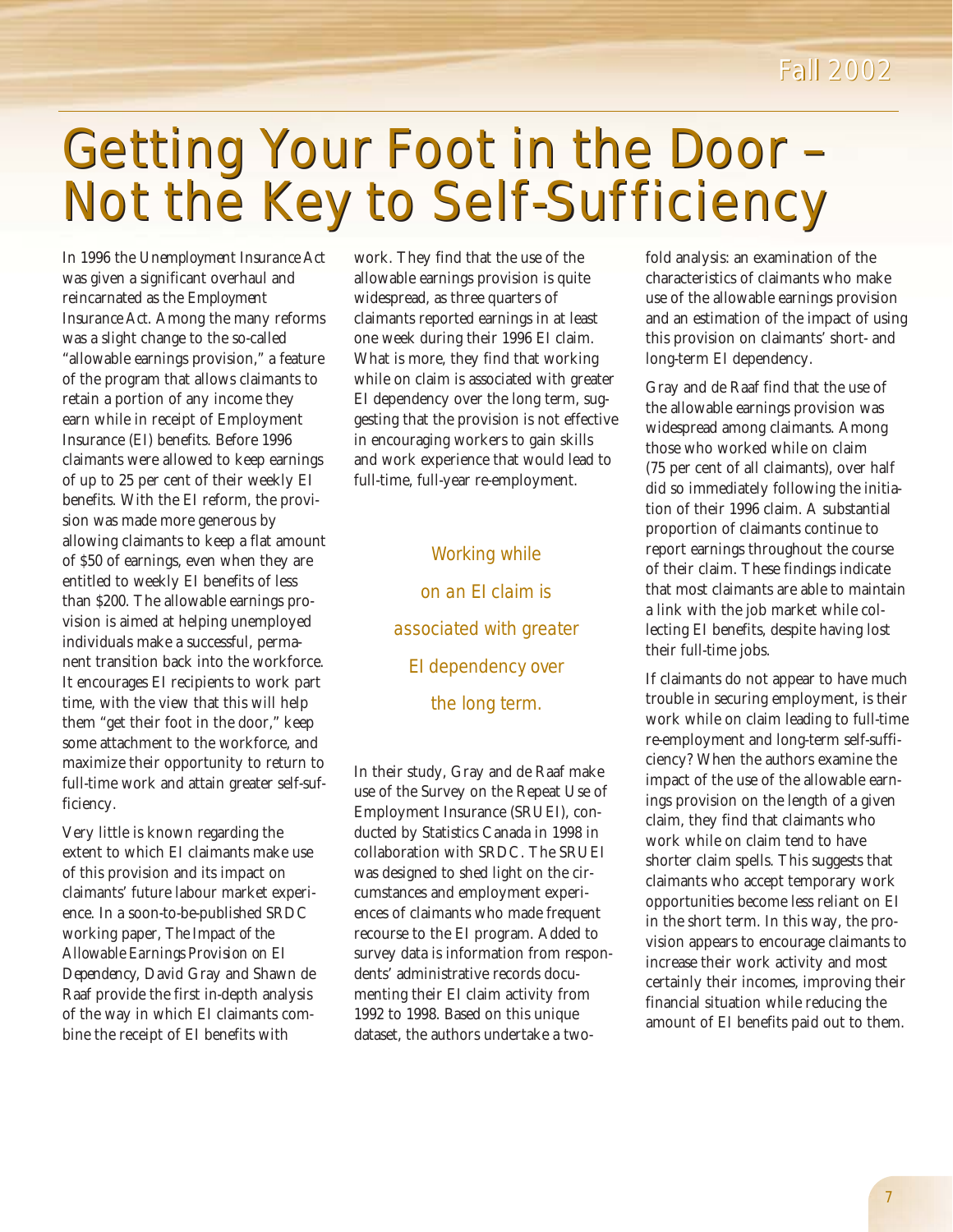## Impact of Working While on Claim on the Probability of EI Receipt in the Future

Gray and de Raaf find that working while on claim has a mixed effect on claimants' EI use. Although claimants who work while on claim tend to spend fewer consecutive weeks on claim, they also tend to exhibit a higher long-term dependency on EI. The authors evaluated the impact of the intensity of temporary work while receiving EI in 1996 on the probability that the claimant will claim benefits again in 1997 or 1998. The authors find that with an increase in the level of weeks with reported earnings in 1996, claimants are more likely to rely on EI in the next two years. The table below illustrates this finding by showing the relative probabilities that 1996 claimants will claim again in 1997 or 1998. Claimants are categorized by gender and by number of weeks worked during their 1996 claim. The figures shown are the ratio of the probability that claimants in a given category will claim in 1997 or 1998 to the probability that claimants who did not report part-time earnings during their 1996 claim will make a claim in 1997 or 1998.

| <b>Intensity of Work While on</b><br>Claim in 1996 | <b>Relative Probabilities of El Receipt in 1997 or 1998</b> |           |
|----------------------------------------------------|-------------------------------------------------------------|-----------|
|                                                    | <b>Men</b>                                                  | Women     |
| 0 weeks                                            | 1.00                                                        | 1.00      |
| 1 week                                             | $0.86***$                                                   | 1.08      |
| 2 to 10 weeks                                      | $1.06*$                                                     | $1.13***$ |
| 11 to 20 weeks                                     | $1.19***$                                                   | $1.12**$  |
| More than 20 weeks                                 | $1.24***$                                                   | $1.23***$ |

**Note:** Statistical significance levels are indicated as follows: \* = 10 per cent; \*\* = 5 per cent; \*\*\* = 1 per cent.

However, when the authors measure the impact of the use of the provision over the long term, they find that it is associated with a higher number of claims and more years of EI receipt. In other words, working while in receipt of EI benefits tends to be associated with greater dependency over the long term, suggesting that the provision is not necessarily resulting in workers gaining skills and work experience that lead to full-time re-employment. Instead, the incentive to work appears to be encouraging them to pursue further non-standard (i.e. part-time or part-year) work

opportunities. Since temporary work not only tops up the income received from current EI benefits, but can also be used to gain further EI eligibility and entitlement, the provision may therefore represent an incentive towards unstable, non-standard work mixed with short, intermittent spells of EI receipt.

Understanding the efficacy of the allowable earnings provision is important, especially since other social security programs, such as provincial social assistance, incorporate allowable earnings or "earnings exemption" provisions. These

provisions are often justified on the assumption that part-time work not only improves the financial circumstances of recipients of transfer payments, but it also has the potential to help them "get their foot in the door" and, in doing so, move towards economic self-sufficiency. This study by Gray and de Raaf provides evidence that encouraging unemployed individuals to work while on claim might not in fact be the key ingredient for improving their long-term employment outcomes.  $\blacklozenge$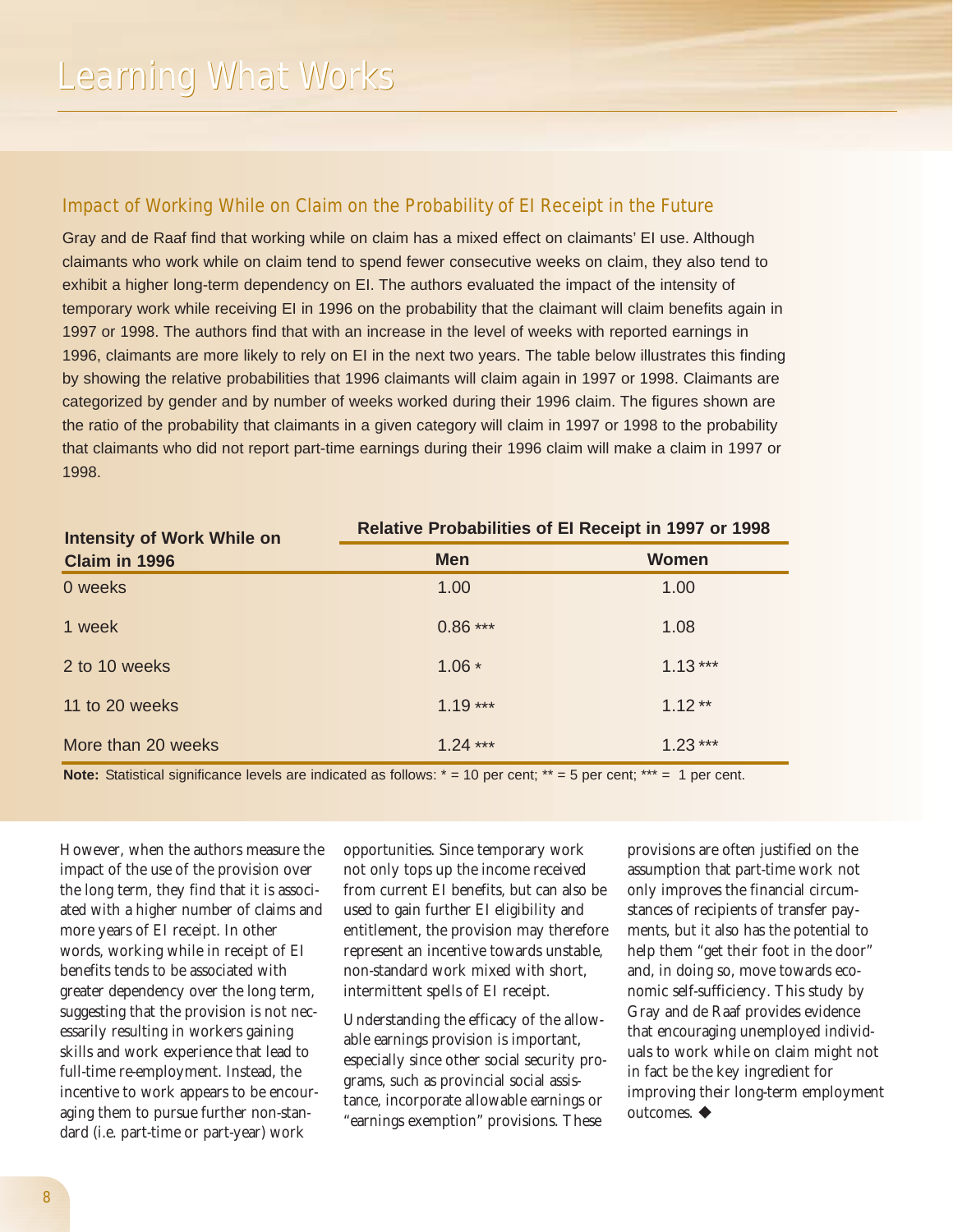## Happy With the Job, Happy With the Job, Unhappy With the Pay Unhappy With the Pay

For several years governments have been implementing social policy initiatives to assist the most disadvantaged. An important aspect of recent reforms to the social security net is the value placed on participation in the labour market. Although participation in the labour market is an effective tool for increasing the income of individuals in precarious situations, it is not a guarantee against poverty; everywhere in Canada large numbers of workers experience periods of poverty, even though these episodes may be temporary.

Developing government policies and programs to meet the needs of low-income workers requires clear identification of the characteristics of the groups that these policies are designed to assist. In an SRDC report prepared for Quebec's Ministère de l'Emploi et de la Solidarité sociale, Anne Motte and Carole Vincent examine the diversity of experiences of Quebec workers who received Employment Insurance (EI) benefits in 1996, and note dissatisfaction among low-income users with their work situation in general and especially with their income. These findings are certainly not surprising. What is startling is that a large proportion of low-income recipients claim to be satisfied with the type of work they do, notwithstanding the level of income and the number of paid work hours associated with these jobs.

These findings are taken from the Survey on the Repeat Use of Employment Insurance (SRUEI) conducted in 1998 and designed by the Social Research and Demonstration Corporation (SRDC) in partnership with Statistics Canada. The purpose of this survey was to learn more about the circumstances of workers who are frequent EI claimants, in order to develop innovative policy options to assist them. The SRUEI focused primarily on claimants' labour market experiences in

1997 and sources of household income. The survey revealed that 16 per cent of Quebec workers aged 25 years and older who received EI benefits in 1996 lived in a low-income household in 1997; that is they were living in a household where the income was less than half of the median Quebec before-tax income, adjusted according to the size of the household. By contrast, in the rest of Canada 19 per cent of EI recipients aged 25 years and older lived in households where the income was half the median before-tax income. The impact of the level of education on the incidence of living in a low-income household is striking: the proportion of Quebec EI recipients living in low-income households was 20 per cent among those who had a level of education equivalent to or below the primary-school level, whereas this proportion dropped to 15 per cent among those who had completed college, and to 10 per cent among those who had completed university.

A series of SRUEI questions focused on the behaviour and attitudes of individuals regarding various aspects of their work experience, as well as their predisposition to change. The SRUEI is unique in this way since no other Canadian survey on labour market experiences deals with these issues. The SRUEI therefore helps determine whether the characteristics, attitudes, and behaviour of Quebec EI claimants vary according to their level of income and, more specifically, to whether they live in low-income households.

The SRUEI reveals a somewhat ambiguous picture of the attitudes that lowincome EI claimants in Quebec have concerning their work situation. When their attitudes are compared with those of claimants who did not live in low-income households, they appear less optimistic, whereas in absolute terms they did not

appear particularly insecure about their future prospects. For example, approximately 60 per cent of low-income claimants believed there would always be work for people with their skills, whereas this is true for 70 per cent of those who were not living in a lowincome household; and 71 per cent of low-income Quebec claimants appeared rather confident about being able to change important aspects of their lives, whereas this proportion is 76 per cent among those who were not living in a low-income household.

Furthermore, although 85 per cent of Quebec low-income claimants claimed that they were prepared to take risks concerning their career, less than half (47 per cent) said they wanted to change the type of work they did. In fact, a large majority (68 per cent) said they were satisfied with the kind of work they did, even though 62 per cent claimed dissatisfaction with the associated income level. When questioned about their level of satisfaction with their work situation in general, 46 per cent of low-income EI claimants said they were satisfied, 44 per cent dissatisfied, and 10 per cent indifferent. These findings lead us to question the idea that low-income workers have "bad jobs." In actual fact, salary aside, they seem quite satisfied with their jobs, which appears to argue in favour of earnings supplementation programs as a way of helping low-income workers support themselves and their families.

The findings presented here are taken from the report entitled *Comportements et attitudes des prestataires québécois de l'assurance-emploi : résultats de l'ERAE* prepared by the SRDC for the Quebec government. An analysis of the findings will also appear this fall in *Québec 2003*, the next edition of the Quebec political, social, economic, and cultural yearbook, published by Éditions Fides. ♦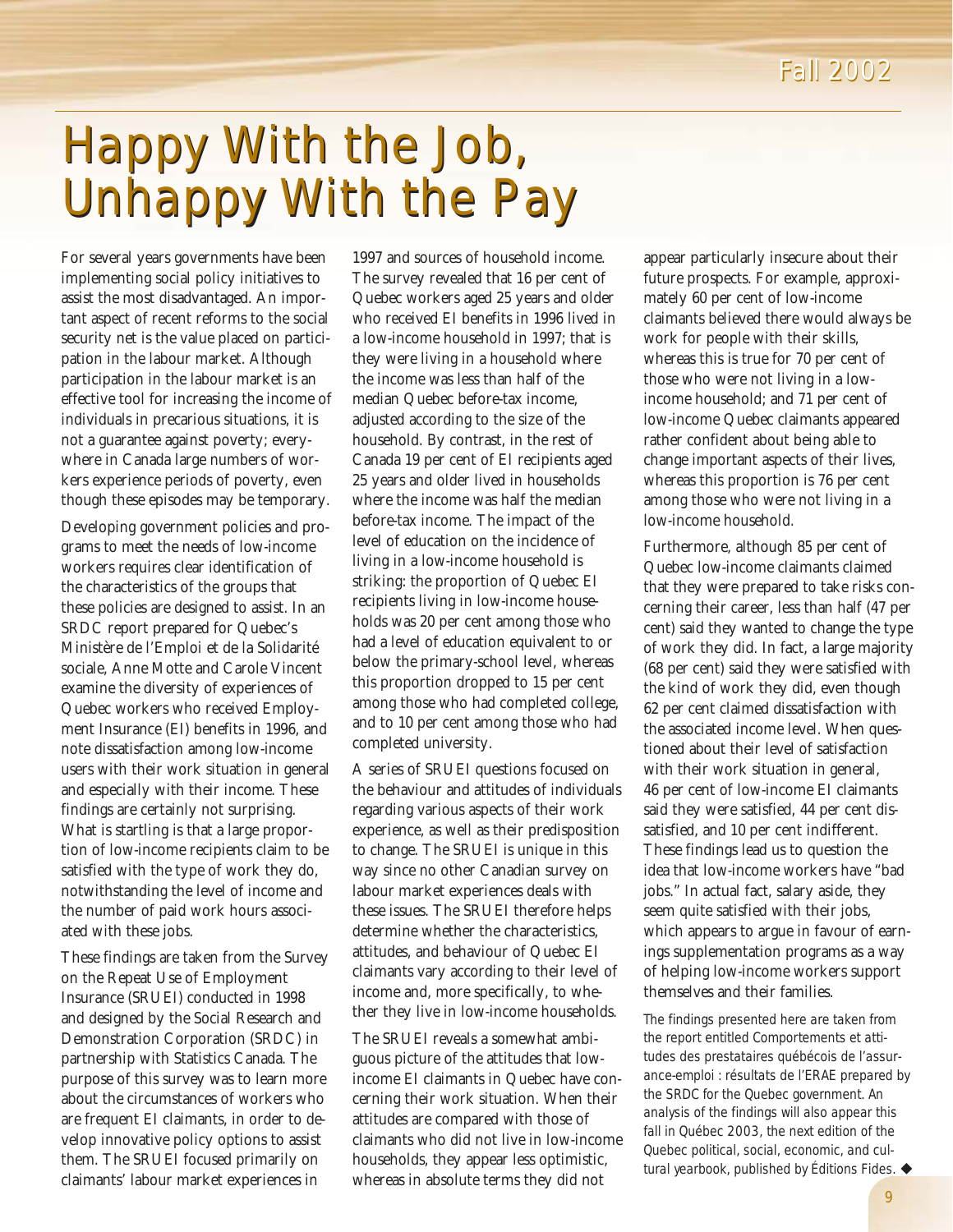## **Bulletin Board**

## *Publications*

### *Available now:*

*Making Work Pay: Final Report on the Self-Sufficiency Project for Long-Term Welfare Recipients*, by Charles Michalopoulos, Doug Tattrie, Cynthia Miller, Philip K. Robins, Pamela Morris, David Gyarmati, Cindy Redcross, Kelly Foley, and Reuben Ford.

The latest in a series, this 54-month report analyzes the effects of the Self-Sufficiency Project on the lives of the original group of long-term welfare recipients who participated in the program. The study is based on data collected four and a half years after participants first entered the program.

#### *Leaving Welfare for a Job: How Did SSP Affect the Kinds of Jobs Welfare Recipients Were Willing to Accept?* by Kelly Foley and Saul Schwartz.

This working paper assesses the quality of the first jobs that participants in the Self-Sufficiency Project (SSP) obtained after they left welfare. Previous reports have shown that SSP encouraged many participants to leave welfare and take up paid employment. However, aspects of job quality may have had a strong influence on whether participants remained employed and thus also on the long-term success of the program.

#### *A Review of the Theory and Practice of Social Economy / Économie Sociale in Canada*, by William A. Ninacs with assistance from Michael Toye.

In this working paper commissioned in the context of CEIP, Bill Ninacs, an independent consultant and observer of social trends, reflects on Canadian and Quebecois literature in an effort to provide an understanding of the characteristics of the social economy, in particular what is termed the "new social economy." The paper provides insight into both the Quebec model of community economic development and models in use in other parts of Canada.

## *Forthcoming:*

*The Impact of the Allowable Earnings Provision on EI Dependency,* by David Gray and Shawn de Raaf This working paper provides an in-depth analysis of the way in which Employment Insurance (EI) claimants combine the receipt of EI benefits with work. The Survey on the Repeat Use of Employment Insurance (SRUEI), as well as information from respondents' administrative records documenting their EI claim activity from 1992 to 1998, are used to examine the characteristics of claimants who make use of the allowable earnings provision and to estimate the impact of using this provision on claimants' short- and long-term EI dependency.

## *Events*

## SRDC's executive director makes presentations at two government advisory sessions

On June 7, 2002, John Greenwood presented findings from SRDC's Self-Sufficiency Project (SSP) at a meeting of the National Council of Welfare (NCW), held in Gatineau, Quebec. The Council's mandate encompasses issues related to social security, with a focus on child poverty and the working poor. The Council was interested in hearing more about SSP because the results from this project suggest that a strategy "to make work pay" can increase employment, raise incomes, reduce welfare dependence, and have positive effects on some children in low-income families — all at little or no cost (see *Learning What Works, Volume 2, Number 1*).

On June 25, Mr. Greenwood was an invited speaker at the Federal-Provincial/Territorial *Best Practices Workshop and Consultation on the Labour Market Strategy for Persons with Disabilities*, which took place in Ottawa. Participants at the session included representatives from the disability community, business, labour, and Aboriginal peoples, as well as federal, provincial, and territorial government officials. Mr. Greenwood's presentation dealt with approaches that can be used to identify promising practices, and the importance of sound evaluations to ensure that programs are achieving their objectives and that the practices embedded in them are contributing to optimal program effectiveness.

### SRDC hosts workshop on evaluating youth programs

On July 17, 2002, SRDC hosted an invitational workshop on behalf of Human Resources Development Canada (HRDC). The principal interest on the part of HRDC was to examine ways to improve the Youth Employment Strategy to make it more responsive to changing labour market conditions, better assist youth facing particular labour market barriers, and help youth develop their skills to make successful school-to-work transitions.

The workshop brought together experts in the evaluation of youth programs to discuss what constitutes success in youth programming (especially programs for out-of-school, out-of-work youth). The results found in past evaluations of these programs have often been disappointing. A key issue is the extent to which these results are due to the programs being poor or inappropriate to the task, or are due to problems in the way the evaluations are conducted. Participants in the day-long workshop included a number of Canadian academics who have done research in this field, including